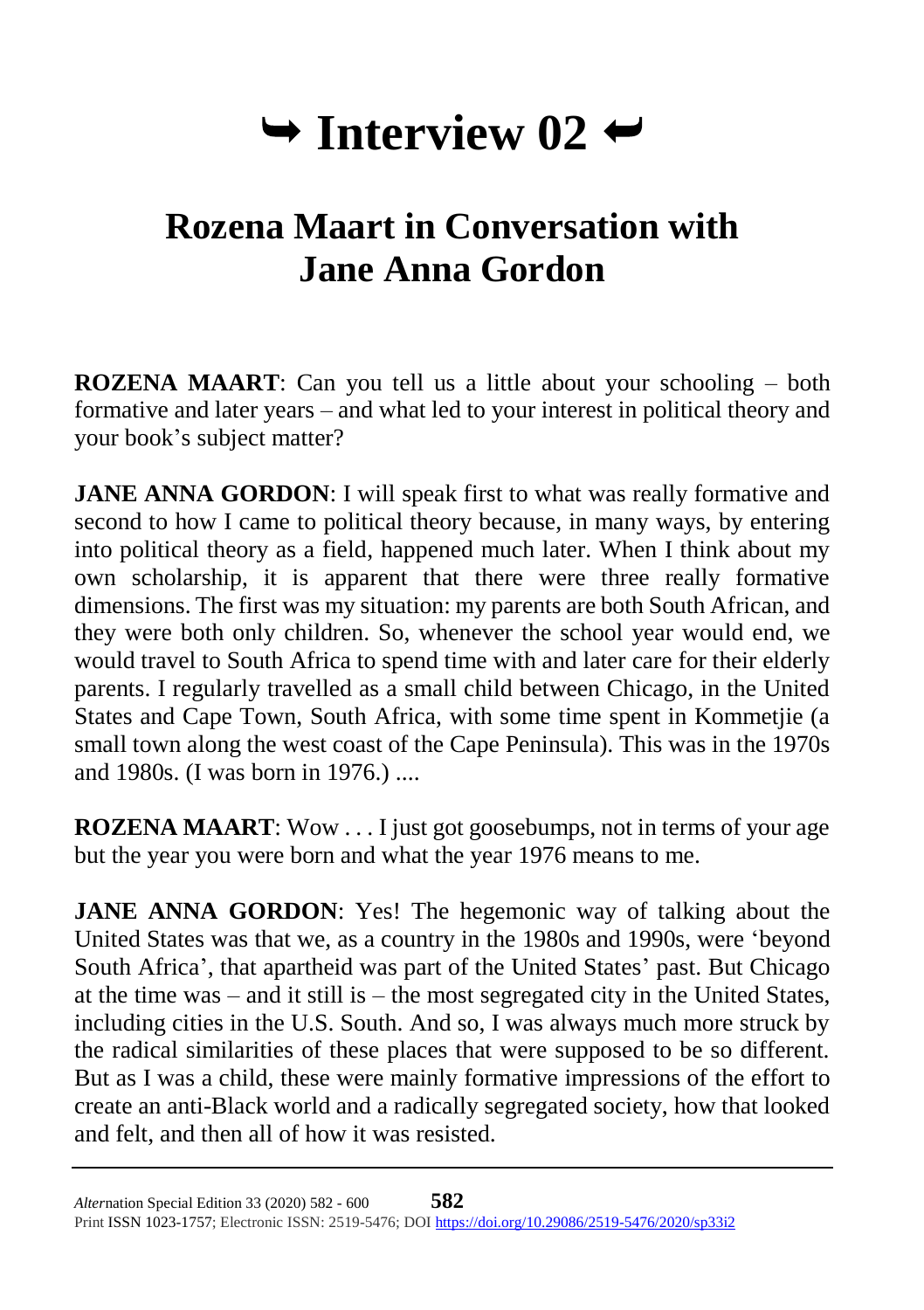The second formative experience took place at the school I attended before university, the Lab School, which began as an experimental project of U.S. pragmatist philosopher John Dewey. It moved away from those origins in all kind of ways, but it remained based in Hyde Park, a stone's throw away from the University of Chicago. Most of the students who attended the school were faculty kids, and so they were very international and academically 'tunedin'. It was also a place where some Black middle-class members and Black upper-middle class of south Chicago sent their kids. Even while the school moved quite far away from many of John Dewey's principles, it remained a place where what we were taught remained a focus of conversation and deliberation. When we were in high school, there was only one Advanced Placement class or class that was considered college-level. It was a class in United States history, and it was taught by the only teacher who was an avowed political conservative. He taught a class that reflected his commitments and priorities: he thought the 1960s marked the decline of the U.S. nation. In response, a group of Black parents of Black students at the school organised and demanded that the school institute an African American history course that students could take to fulfil the national U.S. history requirement. They fought for it, and they won. What was striking about this was,

- (a) that the parents had fought;
- (b) that they had won; and
- (c) what transpired afterwards.

I don't know if she spoke for others when she did so, but one of the history department teachers actively discouraged non-Black students from taking the course. So, for instance, I was told, 'you're a strong student; don't take that class'. This was even though it was clearly a superior course to the generic, basically White-U.S. history course. And so many of us ignored the counsel and took the class anyway. Many teachers at the school had some relationship with the University, and so, within our History department, several teachers had done advanced research in History. But none of them either felt or was deemed equipped to teach the new course. They hired a University of Chicago PhD who had been teaching at Malcolm X College. And at Lab, he taught us the course that he taught at Malcolm X College. This meant we had a university-level African American history course taught to us in high school. It became foundational for everything I have done since. I still have my books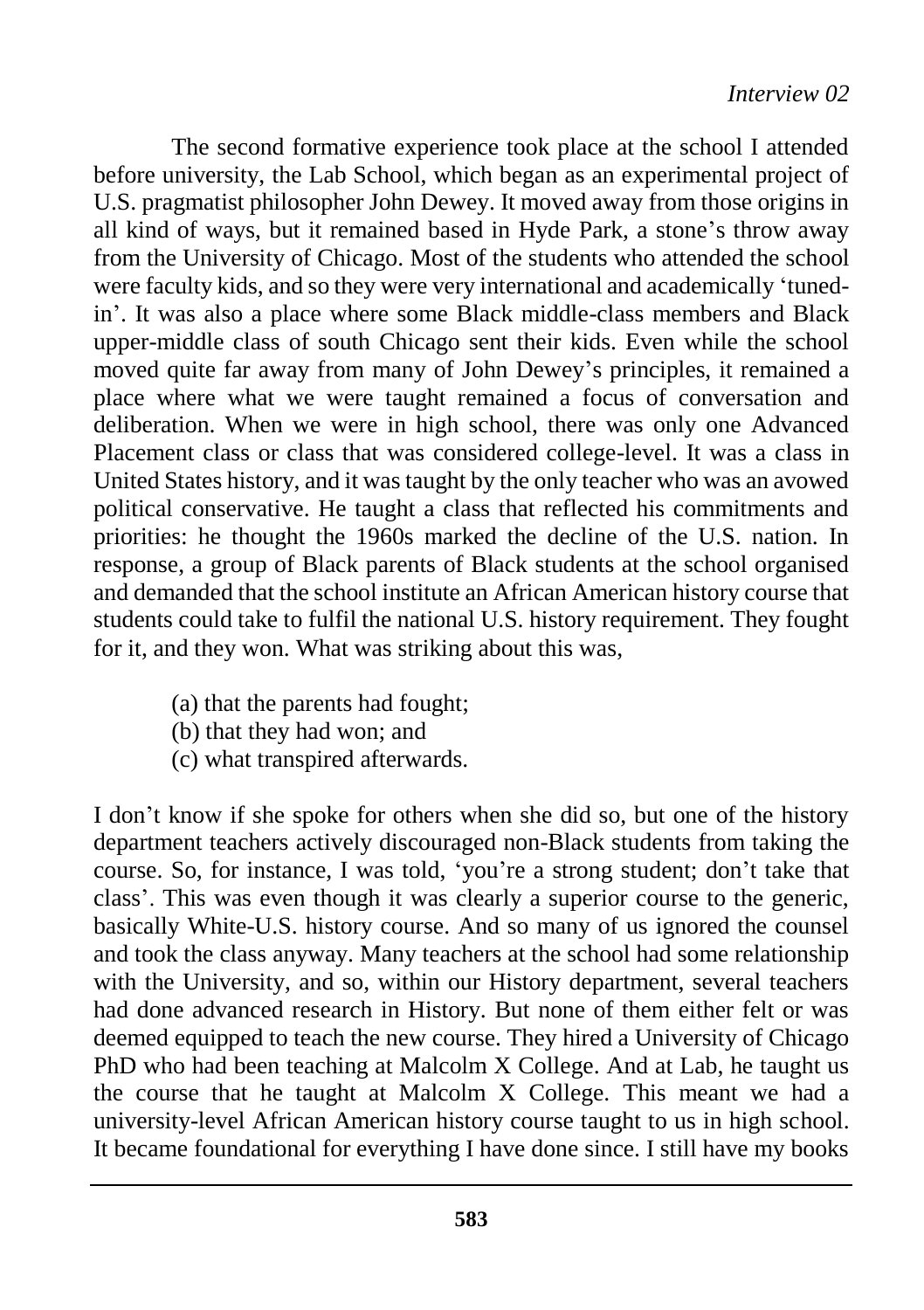from the course. I still have my notes. In terms of thinking about my own pursuit of an education, that experience was formative: the sense that you don't just accept curricula; you ask questions about the limitations and then try to do something about them; that doing so may require a fight and that a lot is revealed in the fight about what people ultimately value.

The third, formative experience was being the daughter of Jewish South Africans. This oriented how I think. I am not an expert on South Africa in a scholarly sense and do not know the country as a local or as an insider. Still, when I think about who was prized by my parents, they were usually heroes of the larger anti-apartheid struggle. I had heard the name Steve Biko before I really knew who he was and I heard of Chris Hani but my dad, especially, really stressed the role of Jews who had been involved in the antiapartheid struggle. It was in response to this that my daughter, Sula's middle name is Ruth. It is for Ruth First and Ruth Gottschalk. I grew up idolising journalists and intellectuals and lawyers who had committed to fighting apartheid their primary ones and who saw doing that as an expression of being Jewish.

When I went to university, I didn't study political theory in a formal sense at all. I took courses in history and education and Jewish Studies and Religious Studies. I very deliberately avoided Political Science and Philosophy. I had heard from my folks – and they were right – that Political Science was a profoundly conservative field; historically, it had much more to do with the U.S. State Department than with anything liberatory. And with Philosophy, I expected that through it I would only encounter white men's work and that their ideas would be radically decontextualised or very abstract in the wrong sense, not in illuminating ways.

When my husband, Lewis Gordon, read through my work and pointed out themes that ran through it, I realised later that I actually had studied political theory, just through a different lens and of a different kind. I had studied the political theory of people focused primarily on historical and educational questions. I came to political theory in a round-about way in the sense that I didn't know that it was what I was looking for and what I had been trying to understand.

After I graduated, when I was working at the university, I took a political theory course. At Lewis's urging, I took a particular class in political theory to see if it was something I liked. Before it, the scholars I'd read were Frantz Fanon and Karl Marx. I had never read Plato or Aristotle or Machiavelli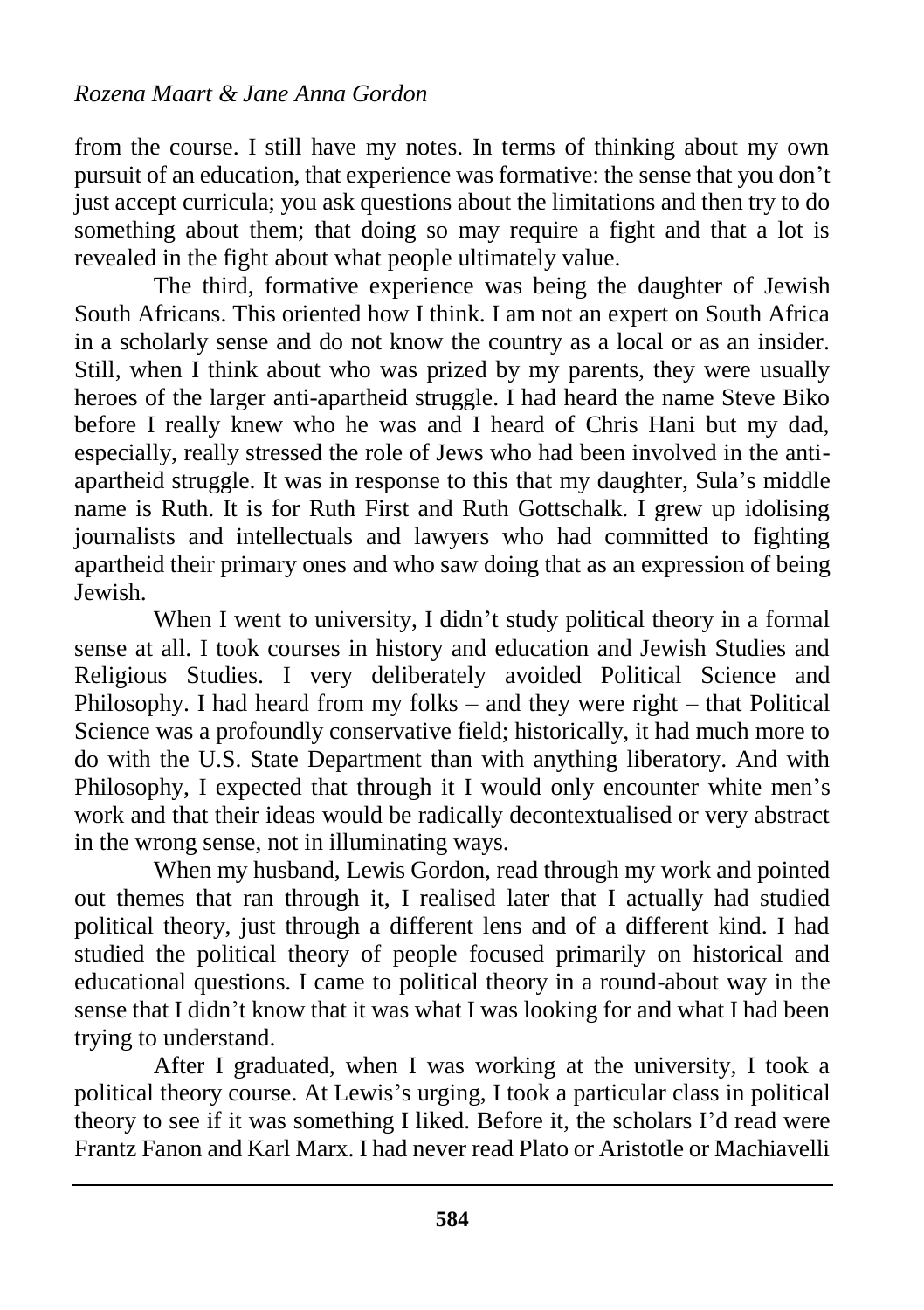or Rousseau or any of those other folks. I loved it and I realised it offered a vocabulary for addressing the kinds of questions I had been asking all along.

**ROZENA MAART**: So much comes to mind here. Something that really annoys me about the District Six Museum is that it is completely inaccurate in its portrayal of who lived in District Six. Xhosa people were living in District Six; there were also Jewish people living in it. One reason for that is because Jewish people couldn't own property in the CBD (the Central Business District) of Cape Town. One part of District Six, a whole block that ran from Hanover Street almost into the CBD, was mainly Jewish. These were families involved in the printing profession. I mention one person, Mister K, in my 'No Rosa, No District Six' short story, in the collection *Rosa's District Six*. This was a man who called himself Mr K because his name was Mr Kahanovitz. I take people to the District Six Museum and let them experience the space that has been curated for visitors and tourists, but in my opinion, they have created a grossly inaccurate image. My grandfather was Xhosa, and he lived there; there were lots of Xhosa-speaking people who lived there, and there was an area where Jewish people lived. It appears, from listening to what guides tell visitors and by the display of photos to depict what life was in District Six, Xhosa residents and Jewish residents were written out of the narrative.

Moving on to the next question, what was the impetus behind writing this book? Did you have an 'ah-ha' moment when you knew that you needed to write a book that brought statelessness and contemporary enslavement together?

**JANE ANNA GORDON:** I wish I could say that there was one clear 'ah-ha' moment. There were lots of little ones. And then one bigger one toward the end. When I began doing this project, I thought it would be a book on contemporary enslavement. I hadn't planned to conjoin that with what became the statelessness portion of the text. I came into the discussion of statelessness by invitation. Ramón Grosfoguel, Eric Mielants, and Lewis Gordon organised three conferences in Paris for over three years. One focused on global anti-Semitism, one was on statelessness, and one on global anti-Blackness. For the statelessness one, Ramón contacted me. I had just finished my PhD; I was a newly minted PhD in political science and political theory. Ramón asked if I could attend the meeting and offer a theoretical overview of the issue of statelessness. Everybody else who was coming, in a way that is much more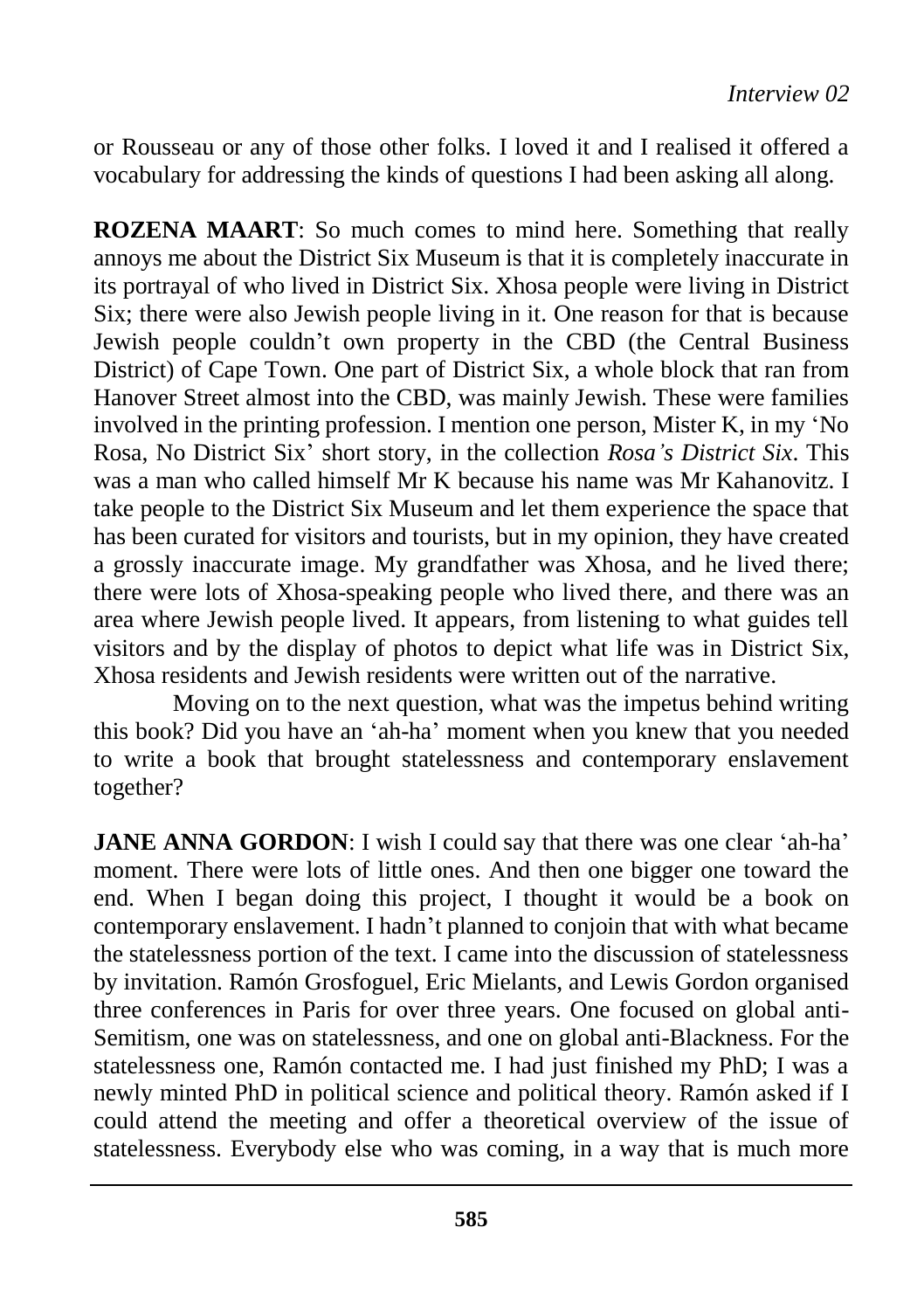characteristic of the study of statelessness, was focused on a particular instance of it rather than on an overarching framework that brought each of the instances together. I thought this was daunting but also important. Through my political theory coursework, I knew about Hannah Arendt's classic discussion and the international law that emerged from World War II. These were useful to an extent, but they didn't say much or anything directly to all of the other instances of people who had been made stateless in their own homes; people who had been made stateless through processes of colonisation. And so, I began to try to figure out how to put Arendt and the international law discussions into conversation with these other instances which were far more global in their reach; far more numerically relevant than the case of European Jews in World War II. I stumbled upon a book which helped. It was James B. Minahan's *The Encyclopedia of Stateless Nations.* In encyclopedia form, it was a thick book that listed nations of people who considered themselves to be stateless. Everywhere in the world was represented. I thought this was what I needed to begin to reconcile an account of statelessness that treats it as an exceptional failure with another for which statelessness maps the Euro-modern world's creation. A formulation that really helped was in Vine Deloria Jr.'s *Custer Died for Your Sins*, where he argues that what Europeans did in the Americas began internal to Europe itself. He reminded readers that European nation-states' formation also rendered all kinds of nations of semi-sovereign people stateless through forcible incorporation. Soon after, I began to think about how statelessness as a mode has many different faces. One is the familiar one of pushing people out. Still, another is by forcing people to be inside, on terms instead of their own, which sever alternative forms of relationship between territory and belonging. That was how I entered into the issue of statelessness and how I began to understand it as a necessary lens for thinking about how political institutions had radically failed to but could connect land to political belonging.

I had been thinking about slavery in very different terms. When I first learned that there was contemporary slavery, I was surprised. I was then embarrassed that I had been surprised because it should have been clear to me that there was such a thing. In response, I had assumed that what I was going to do was a very straightforward text about contemporary slavery and how it was built out of the grammar and the continued legacies of racialised slavery rather than being, as some seemed to suggest post-racial. What surprised me was that the people I have always considered my primary intellectual and political allies – and who still are – *hated* the designation 'contemporary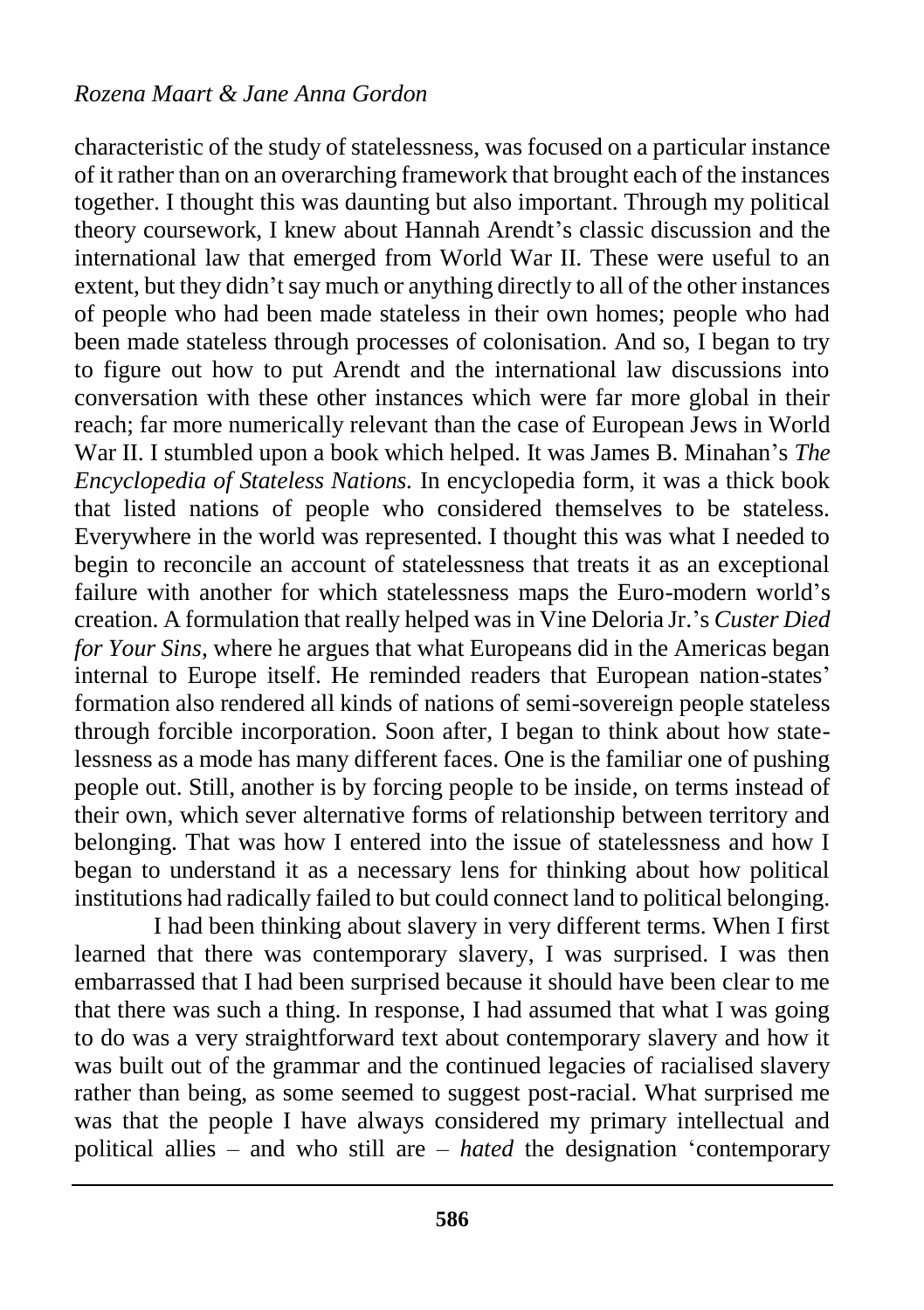slavery'. Many rejected it out of hand; others insisted it was a misnomer and a really politically dangerous one. So rather than studying contemporary slavery, tracing its connection to older forms and seeing what was new and different, I found myself wrangling with these objections. I thought they were really important, but also wrong. I began to think about how an institution will be similar and different depending on its circumstances. Of course, enslavement will look different in the twenty-first century's political-economic conditions than it did in those of the sixteenth or seventeenth or eighteenth. Many objections to studies of contemporary slavery were really objections to how White activists, primarily in England and Western Europe, had mobilised discussions of it. In many of those discussions, they seemed to turn political attention away from the ongoing legacies of racialised enslavement rather than pointing out that this newer form was a continuation of them. As I worked through those debates, I realised that if statelessness was about the failures to connect land and political membership, discussions of slavery are clearly about failures to connect labour to political membership. As such, I realised that these were two related faces of the same coin.

But the big 'ah-ha' moment for me, which I hadn't realised at the start, was that the two phenomena are fundamentally tied. These are not just two faces of Euro-modern failures, which was the premise with which I began. If you are a stateless person, you are vulnerable to all kinds of exploitation and unfreedom, including enslavement. And then, on the other side, if you've been an object of racialised enslavement, it is highly likely that even once formal, *de jure* abolition has been achieved, that you actually live in a continued condition of de *facto* statelessness. So, for instance, I think many of the conditions facing Black people in the Americas really are ones of statelessness. That was a framework of understanding that I hadn't grasped before putting the two pieces of phenomena together.

Lastly, the political theoretical questions that exploration of both statelessness and contemporary enslavement really raised were about consent and viable political institutions. If you put these questions, which face the vast majority of humankind, front and centre, what are our political obligations? What is it that institutions can do to foster connections that have been severed? What does meaningful consent look like?

**ROZENA MAART**: In trying to find books with a similar title, I found very few that engaged with statelessness and enslavement in the same text. Can you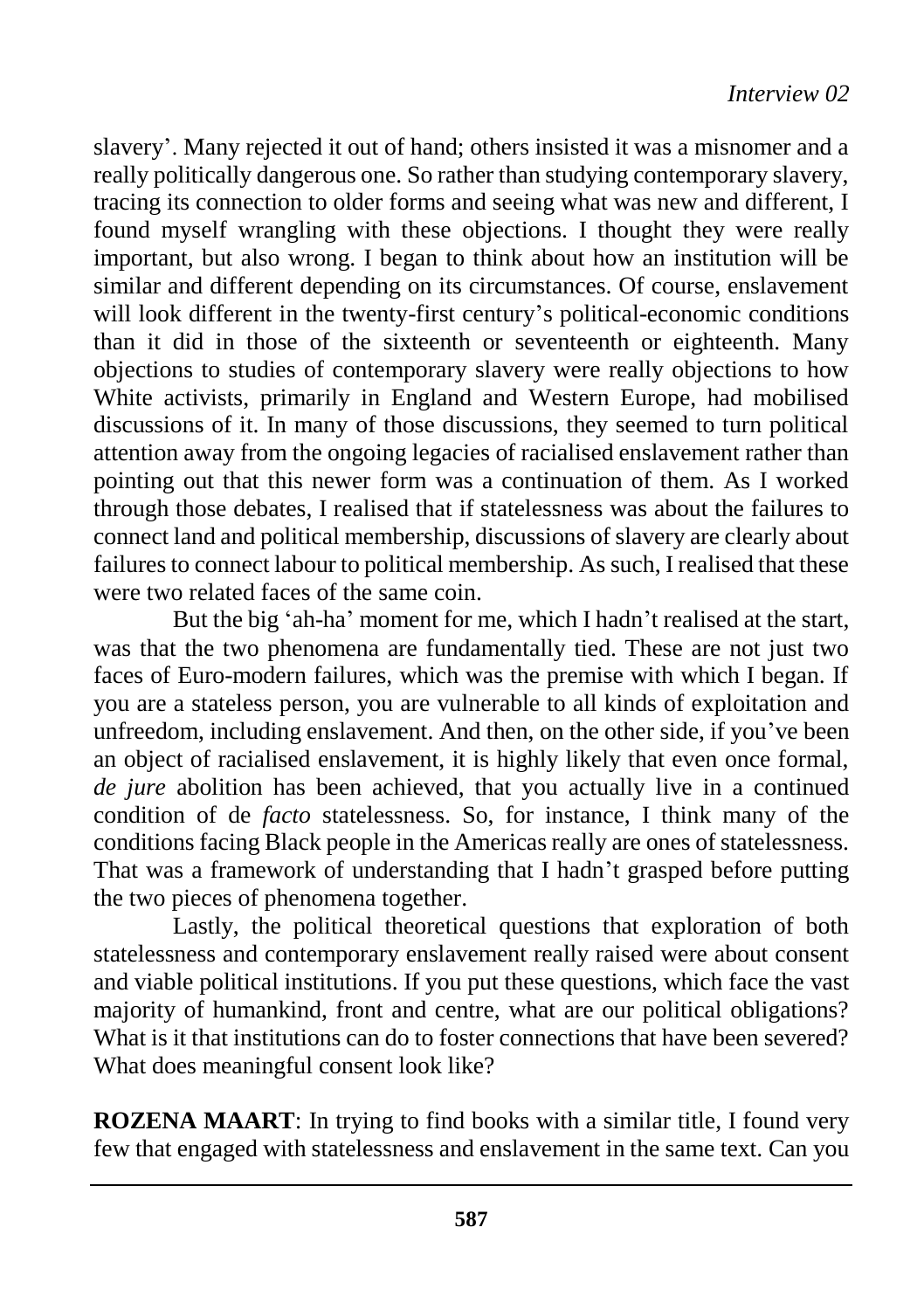talk a little about whether this was an impediment you faced during your research, and/or whether this impacted your ability to obtain a publisher for which your title may have posed a problem in the sense that they had very little to market it against?

**JANE ANNA GORDON** You are not wrong at all. I try really hard to be as exhaustive as I can be in research fields. I am trying to gain entrance to, and I couldn't find anything that explicitly puts statelessness and contemporary enslavement together. The closest thing that I know of is the *Statelessness and Citizenship Review*, an online journal published in England. They have a symposium in their most recent issue on the theme of statelessness and slavery. They saw the symposium as a call to think about these two issues together. I was invited to write for it because I was the one person who had done that at that point. I think the reason for the absence has everything to do with some of your initial questions, which is that many of the people who do work on either statelessness or contemporary enslavement are advocates and practitioners. In many cases, the best way to be effective is to arm oneself with the most comprehensive knowledge of a particular case. A lot of the people doing the best work on these themes are looking at individual instances. As a result, when I would say to someone that I was working on statelessness, they would ask, 'in which country or region?' That tends to be how the scholarship is undertaken. The same tends to be true with enslavement. Many people focus on very particular, historical instances: the trans-Atlantic in this period or Indian slavery in that period. There is much less work than links, and there is a lot of fear that when you do the linking, you will be very superficial about the specific cases. With contemporary enslavement, many scholars focus on a particular form of enslaved labour or a particular place where people are enslaved. People have a view of the larger whole, but there are such urgent matters that many are really focused on the legal interstices that they have to negotiate to empower people. It follows from their commitments that they have to be highly specialised. But in many ways, I see the work of political theory as thinking these things together in ways that I hope can enrich our practice on the ground. I was very appreciative when *Statelessness and Citizenship Review*  approached me because it suggested that making some of these linkages might be useful to practitioners.

I would add that what I am trying to do is very informed by a move in contemporary U.S. Indigenous scholarship which is to put it and Africana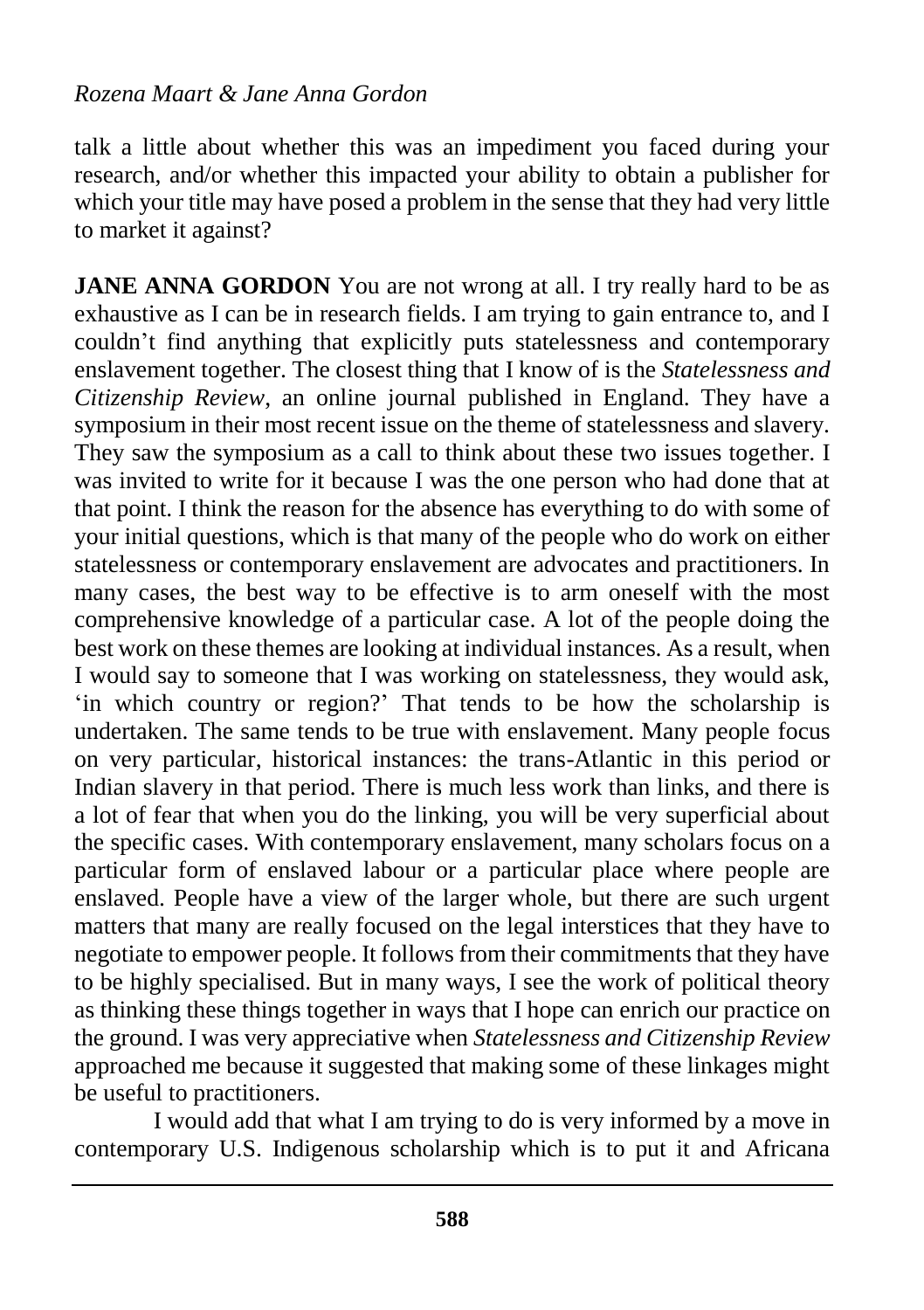Studies into a greater and deeper discussion and to say that the distinction between land dispossession and labour dispossession has been rendered too neatly; that they have always been intermingled and much more complexly implicated with one another. I see myself as trying to mirror that move within these other literatures connected but also discrete.

In terms of publishing, I was incredibly fortunate. I had an editor who had an 'ah-ha' moment and thought that of course, these themes should be in conversation within a single text. I was very fortunate because he is a very unconventional editor who has always been rooted in the social sciences and open to philosophy and theory and intellectual history. A lot of what he sees himself as doing is creating new grounds for different kinds of questions. For him, the absence of a competing book is not a liability so long as the proposed book can make clear that it is offering something new. Therefore, this made a compelling case for the book's value rather than on showing where it belonged in an existing terrain. The push for me was to make the text very readable to many people because there wasn't already a constituted audience for it.

**ROZENA MAART**: The absence of published books and articles exploring these themes together says something about what we are not doing. Hopefully people will take it up. On page 5 of your text, you note: 'As with statelessness, enslavement, historically and in the present, is not a radical exception. Indeed, enslavement is such a constant feature of human history – one that implicated so much of our species – that it is its eradication or relative transformation that requires explanation'. Can you talk a little more about this?

**JANE ANNA GORDON:** Sure. The best way to answer this, is perhaps: I teach an undergraduate course at the University of Connecticut called 'Black Political Thought'. It's a course that aims to be global in the sense that we end with Steve Biko and Amilcar Cabral and Aimé Césaire and Fanon and Es'kia Mphahlele. Still, we really begin in the seventeenth-century Americas with narratives written by enslaved men and women. The second generation that we explore is immediately following formal abolition, when you have a range of Black American thinkers essentially asking 'why us? Why was it our community, by which they mean diasporic Africans, who were enslaved for four centuries in the Americas? Why wasn't it somebody else?' The question is often coming from a sense of shame and self-blame. 'What is that we did that made it we and not any other community?'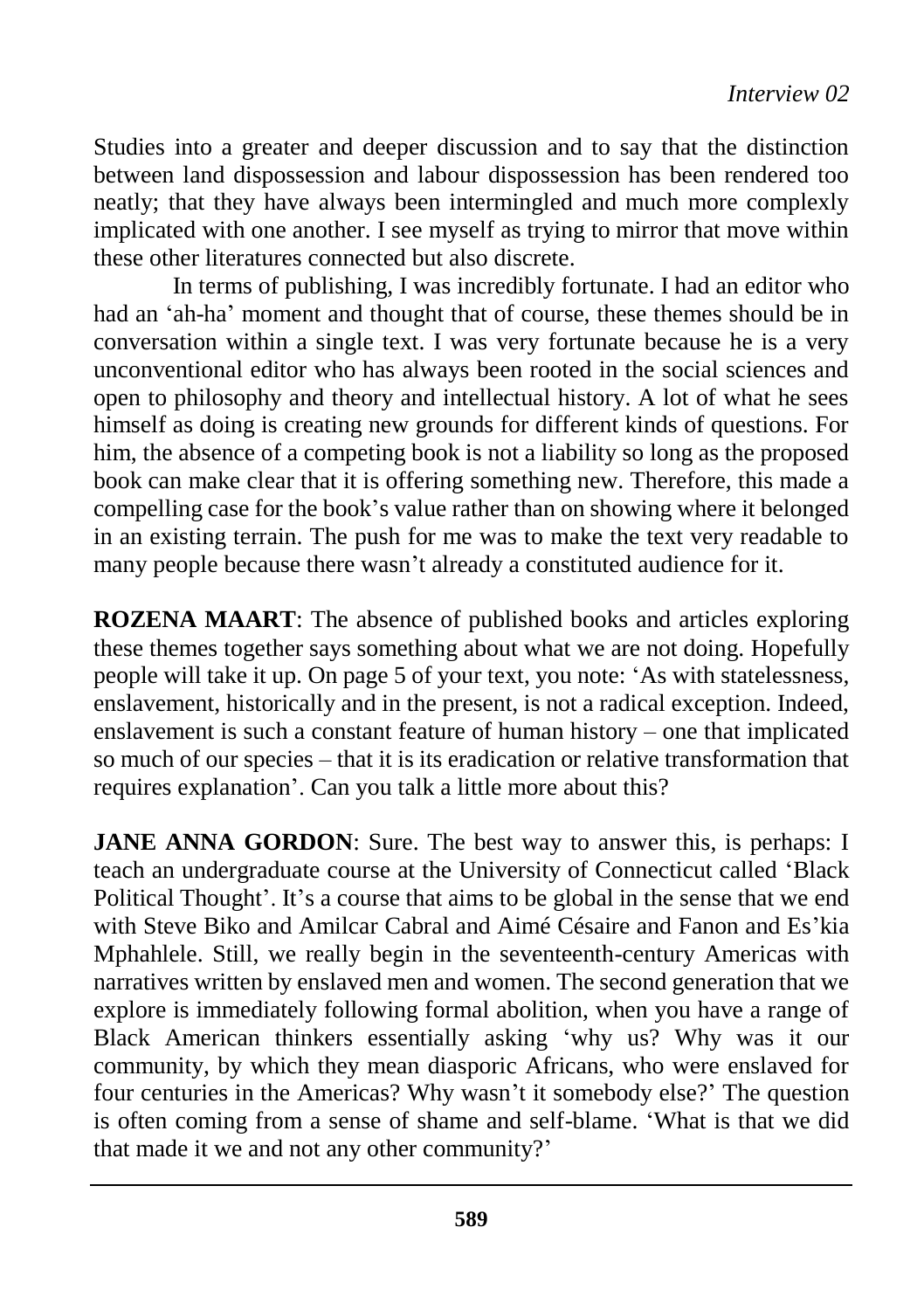In that period, there were two primary answers. The first was: 'we're not alone. We're not unique. If you look at the world's history, it is amazing the range of people who have been enslaved. And it is amazing how similar their circumstances were to ours'. And so, you'll see texts that list Hebrew Israelites, that list Slavs, you name it. The point was to say: 'we're a lot like all of these other groups who faced this condition. We were not exceptional in our weakness. Their enslavement was achieved through similar tactics; they resisted it in similar ways; they faced similar forms of discrimination'. The point is to make the condition faced by some Africans like that of many other groups and point out that it's not radically unique.

The second answer is to note: 'We are unique, but not in the sense suggested by the question'. This answer says that Europeans travelled to Africa long before they began enslaving Africans. When they travelled to Africa, what impressed them was how developed Africa was – the robustness of the continent's many civilisations, the scale of and innovation of their infrastruc-ture – what they actually experienced was *envy*. Therefore, the argument goes: 'we were selected for enslavement because they wanted these things, our things, and they wanted to call them their own. They wanted our labour, our resources, our ideas, but to call them European and to accrue all of the benefits'.

**ROZENA MAART**: It's some of what I say to students: you don't colonise people because they are poor; you colonise them because they are rich!

**JANE ANNA GORDON:** What I always say to my students is that I think both are true. On the one hand, the vast majority of human beings living today have ancestors who were literally enslaved or in some kind of forced or fundamentally unfree labour position. And a lot of the techniques of exploitation used across circumstances were indeed similar. At the same time, there was something radically unique about Africans' experience through racialised enslavement. I end up lingering with exploring these answers because of the way they register with non-Black students. Many non-Black students come to the classroom, thinking that slavery is a Black issue. Black people alone had to deal with it and who still deal with its psychological, economic, and political consequences. Part of what I am doing is to say 'no, your people did also face this, if in a different way'. I know some people use this move conservatively, to say 'others faced these conditions and now they are thriving, what's wrong with you all? Why can't you shake off the effects as they did?' That's not what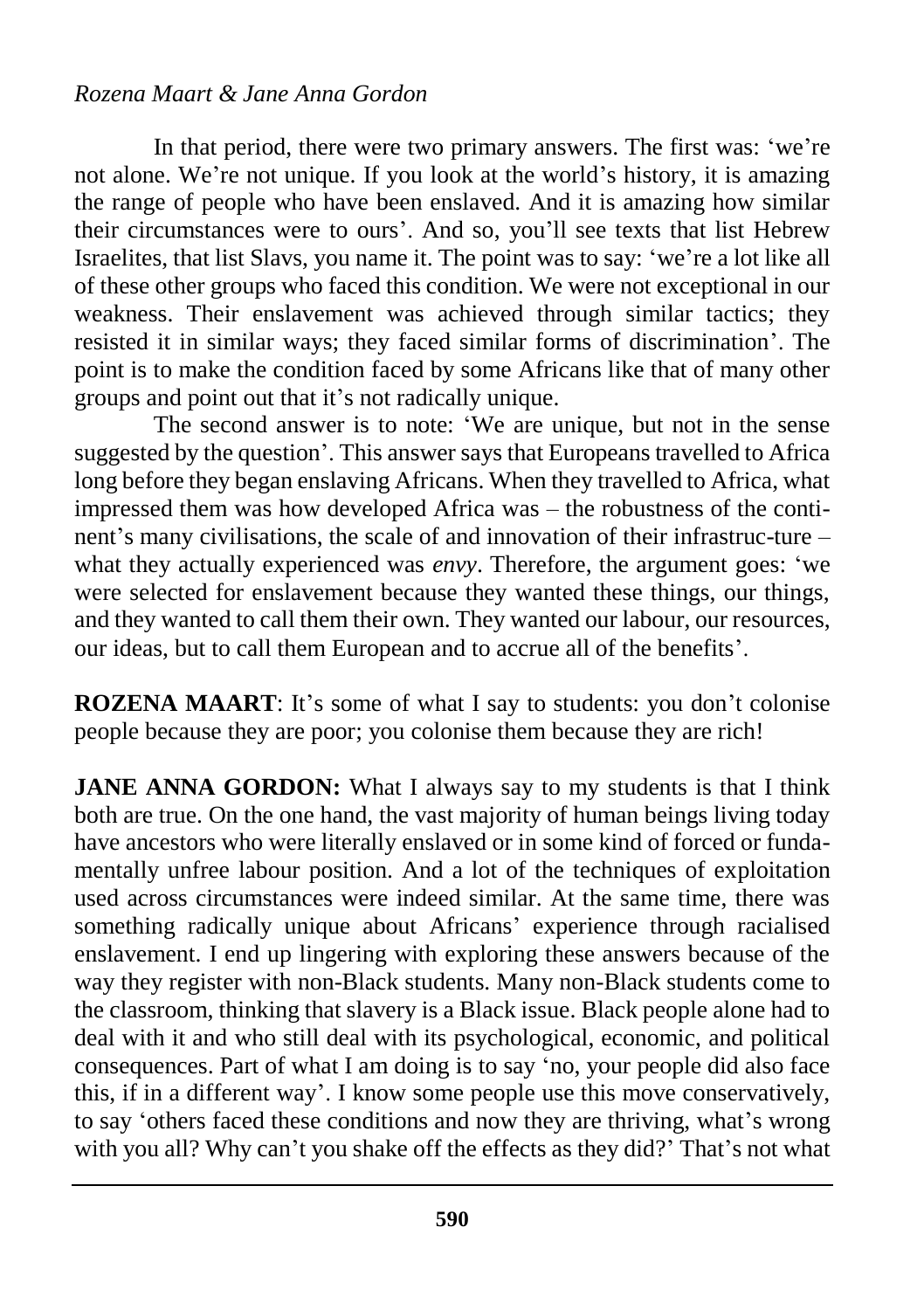I am doing. What I am saying is that the turn to Africa was historically contingent. And it did have to do with the fact that Africans offered the world a fortune. But it is partly to de-individualise the sense of self-blame for what it is that transpired. It is also to say that the scope of slavery is massive; it is not a side issue that only Black people need to think about; it is at the core of human history informing how we think of freedom and indebtedness and collective thriving. When thinking about what political institutions need to do, historical and ongoing enslavement should be the focus. It should be the focus because slavery aims to create the exact opposite of political relations. As such, it crystallises what we should be trying to achieve.

**ROZENA MAART**: Usurpation, invasion, occupation, enslavement, forced labour, and settler colonialism offer an account of the early stages of colonisation in South Africa, later to be followed by massacres, extermination, forced removal and displacement of various communities. I found your book insightful on so many levels. I wanted to ask you if you could reflect on aspects of your research that speak to the South African condition, and the place where we are currently, that is, a place of continued decolonisation? With some of the scholars from the United States who come into South Africa, they want to go to key places in a similar way that they want to go to Gorée Island when people go to Senegal. I wanted to organise a walking symposium to take a group of national and international scholars to the District Six spots, like where Jewish people lived in District Six and to understand what it means within the many layers of histories; to take people to Cape Point, but also to take people to different parts of the country where there has been displacement. People understand enslavement and see it as something that happened at the Cape, but they don't know, for example, that various communities were just wiped out or that they were completely displaced. And so, you have some of the questions and arguments, 'Why are the people from the Eastern Cape in the Western Cape?' Well, why do you think? There are many histories of displacement that were never covered adequately in our history books or through the news. It's like talking to students about the Namibian Holocaust or genocide (depending on the account of the historian that offers the most fitting description of the atrocity) between 1904 and 1907; about how many Nama and Herero people were massacred, starved, put in concentration camps and exterminated. This was done in the name German colonialism and German imperialism. This was of course the work of the Second Reich and used Africans is their testing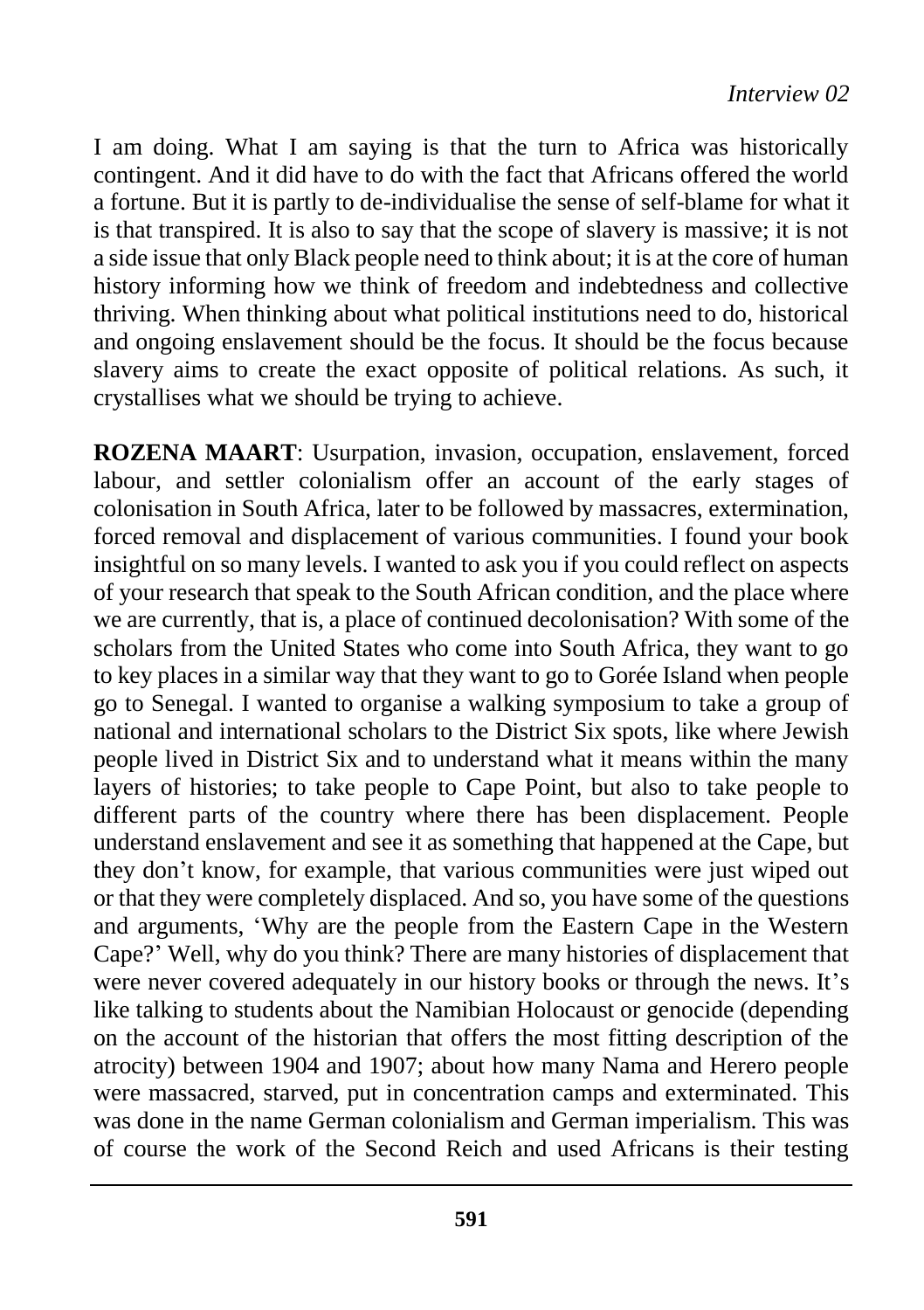ground for the Holocaust they later perpetrated in Europe against mainly Jewish people. For all of those reasons, I thought what your book does is open up ways for me to rethink the South African situation, especially with the Cape, and think about those kinds of interconnections. What we have in South Africa are provinces. In the United States, you have states, like the state of Arizona or the state of New York. I wanted to make sure connections are being drawn or people can draw connections to South Africa because we have provinces. When you talk about statelessness, you don't necessarily mean a country, like a particular geographical country. As such, I wanted to think about how people could think about that in the South African context. As you've said, you're not a South African historian, but I think we need to have more history of the country's colonisation. I think there isn't enough. It's only been twenty-six years after 1994, and we haven't done as much as we need to. People are finding new things.

Until recently, I had only gone to UCT [the University of Cape Town] once in my life in 1980 when I interviewed for a place in the drama school. I wanted to do drama. I knew that it was contentious. I knew it was going to be difficult. There was part of me that wanted to see – *would I get in*? This was simply based on what I believed were my skills not about race or wanting to study with White students. It was also part of a fight that teenaged girls have with their mothers. There wasn't drama in any of the Black and Coloured universities. But of course, as soon as I did it, I withdrew my application. My mother was hysterical. She said I'd play a maid for the rest of my life and would bring shame on my family. Why would I want to do that, I thought? I was there once in the late 1980s and again in 1988 when I went with a friend's partner to look for particular documents and even then it felt surreal. Recently when I went to UCT, it gave me goosebumps. I felt awkward. It was built in the middle of the 1800s when slavery had just been abolished, officially. The colonials used slave labour to build it– people from District Six, and the surrounding Cape. I said this in my opening talk. Two months passed and somebody called me, asking, 'Rozena, are you psychic?' They had just found skeletons at UCT. For two years they had a whole group of archaeologists and historians that made a direct link showing that the skeletons of workers were of people from the enslaved communities in District Six. And I said, 'no, no, it's not because I'm psychic. It's just a logical thing. You're building something in the late 1820s within 2 kilometres of the slave quarter, where I lived and grew up in the 1960s and early 1970s, and you don't think the labour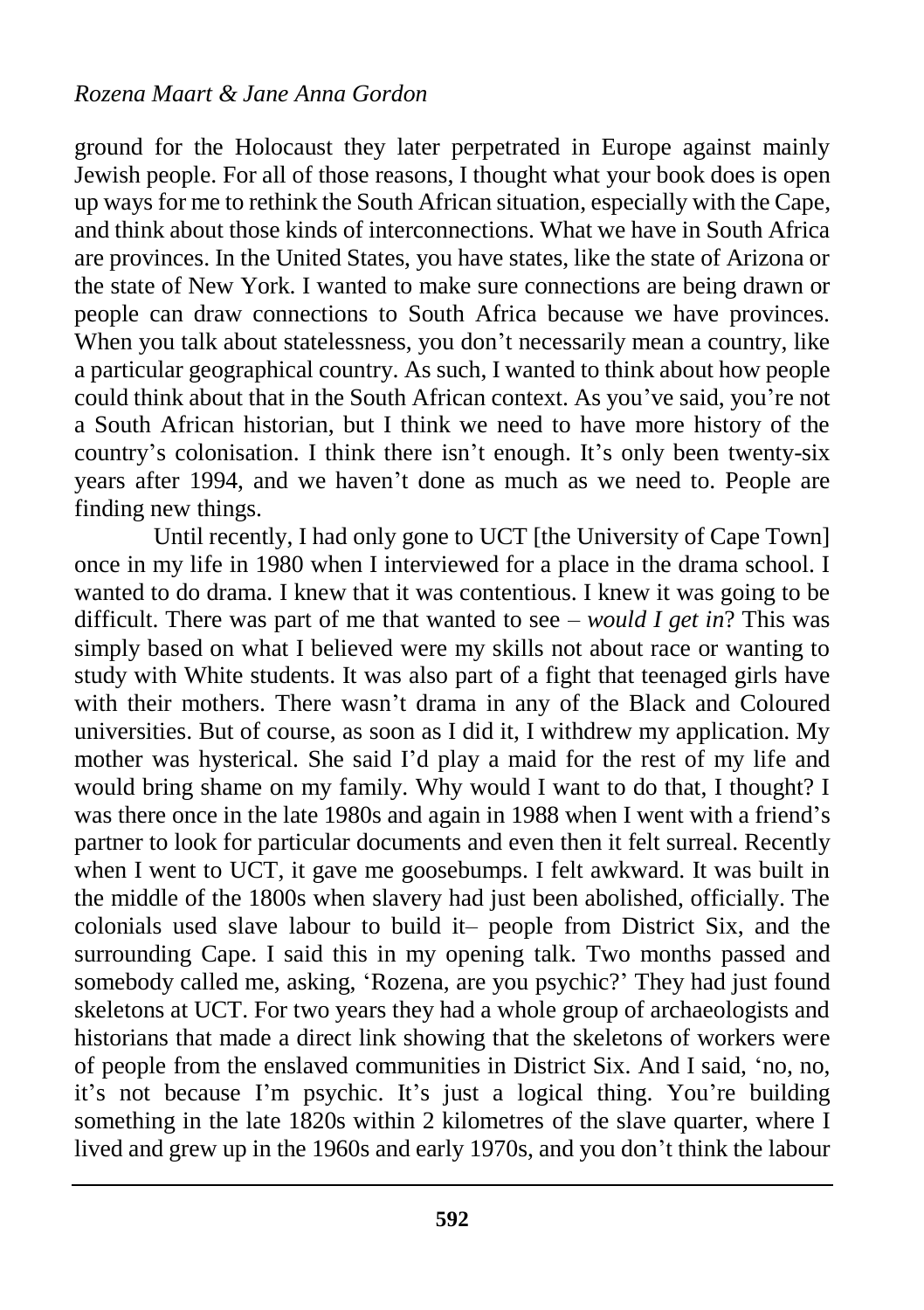will come from there? Men from the old slave quarter built your university?' So, coming back to your book: some of what I read in your book made me think about what had happened in South Africa. I am new to KZN [KwaZulu Natal]. I used to visit Durban as a child. My grandmother had various distant relatives who we visited here when I was a young child. My grandfather had various relatives – cousins of ... 'this one and that one', as you say when you're a kid – that I visited as a child in Mossel Bay and further east, what is now the Eastern Cape; that is where I thought I could live if I did not live in Cape Town. Still, when I meet students here who talk about coming from communities where they had been displaced and dispossessed, I never learned that at school or elsewhere. Well, I don't know if this is a question for you or something I can speak to. I asked if you could reflect on how your work speaks to the South African condition, especially where we are currently.

**JANE ANNA GORDON:** I think you've offered a fantastic answer. I would only add a couple of things. The first is that if I've written the book and it should be useful to specific contexts, especially those like South Africa. When you were speaking, I was thinking about Tshepo Madlingozi's dissertation (that I hope will soon appear as a book) and his point that, in many ways, in the South African context, what in the U.S. context is separated as issues of land dispossession, on the one hand and labour dispossession, on the other, merge. If you are looking to the United States for resources – only one of many other sites with resources – you need to read both explicitly Black texts and Indigenous texts because each addresses phenomenon that converge in South Africa.

At the same time, much of the new work in Indigenous Studies in the U.S. is arguing that these forms of dispossession merge there as well. Indigenous nations in the U.S. are multiply displaced; they are displaced over and over again. And each time they are displaced, they are rendered incredibly vulnerable to enslavement and situations like it. For instance, there is an amazing scholar by the name of Sarah Deer, who wrote a book called *The Beginning and End of Rape.* The book includes a chapter on trafficking where she discusses the overrepresentation of Native American girls and women in contemporary trafficking but she also asks, 'how on Earth could you displace and disempower people the way the U.S. has with Indigenous nations and not also be engaged in trafficking them?' She points out that of course many women were historically trafficked, and children forcibly sent to boarding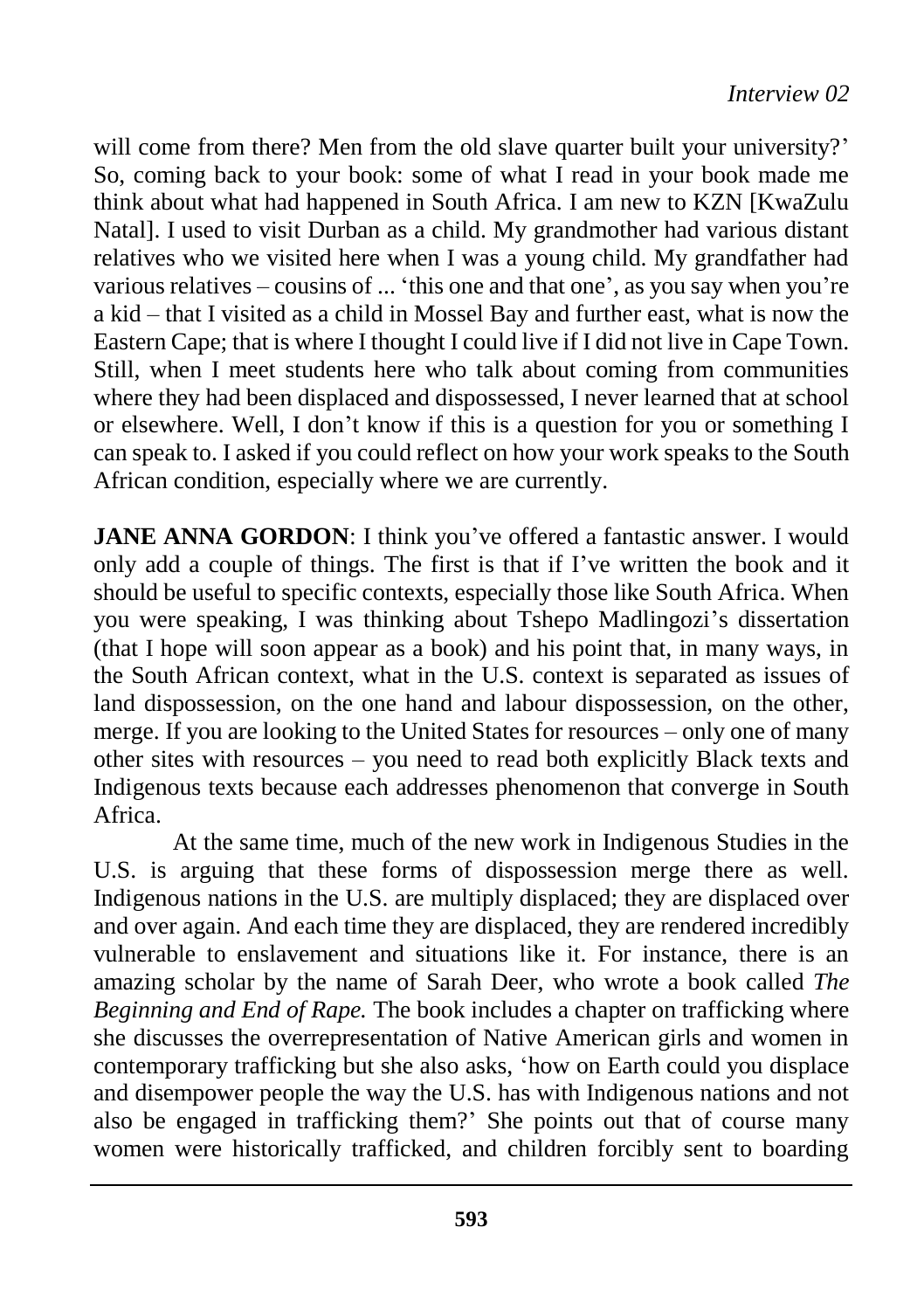schools were vulnerable to all forms of abuse, including forced labour. Therefore, the idea that land dispossession was radically separate from labour dispossession is a myth and a really misleading one that doesn't equip us well to understand our own past. But the same was true for enslaved Africans. All enslavement also involves forced movement. It doesn't have to be across national borders, though it usually is. It can be internal to a region or internal to a nation, but in almost every instance the enslaved are literally uprooted and uprooted psychically. The whole point about an enslaved person is that their claim to their own genealogical kin and these ties having independent meaning and salience is discredited. In other words, in each instance, you see both phenomena, even if in varying degrees. The book aims to offer lenses and concepts and frames that can help to unearth these histories more richly. Many distinctions we've been working with obscure more than they reveal.

**ROZENA MAART**: I find your work on Rousseau fascinating in both *Creolizing Rousseau* and *Statelessness and Contemporary Enslavement*. Rousseau is very present in your new book, especially in the chapter on consent. I tend to read the contents page, introduction, references and bibliography at the start of my reading of a book to get a general sense of the book before I delve into it. On page 91, you note: 'The project of making people literally into slaves – whether or not it is ever completely achieved – involves taking someone who has consciousness, and will, that could otherwise give or withhold consent and making it immaterial. To enslave is to take a creature capable of freedom and put these enabling qualities entirely in the service of another so that the slave is literally a tool or arm of another's purpose. In these cases, to resist the obliteration of one's independent, evaluative point of view is met with violence'. Slavery in South Africa took place over three centuries – from the middle of the 1600s at the Cape, right into the 1800s and early 1900s in Natal. This was several decades after the British officially abolished slavery. Many scholars argue that the indentured labour of Indians in Natal was not slavery. Hugh Tinker, in his book, *A New System of Slavery: The Export of Indian Labour Overseas, 1830 -1920*, argues that it is, and it rests on what we consider our definition of slavery. Can you talk a little about definitions of slavery and enslavement and how misleading they can be, especially in our current era in South Africa where young scholars are trying to decolonise the older, European-based, curriculum and develop ones that address the neglected and hidden aspects of South African history?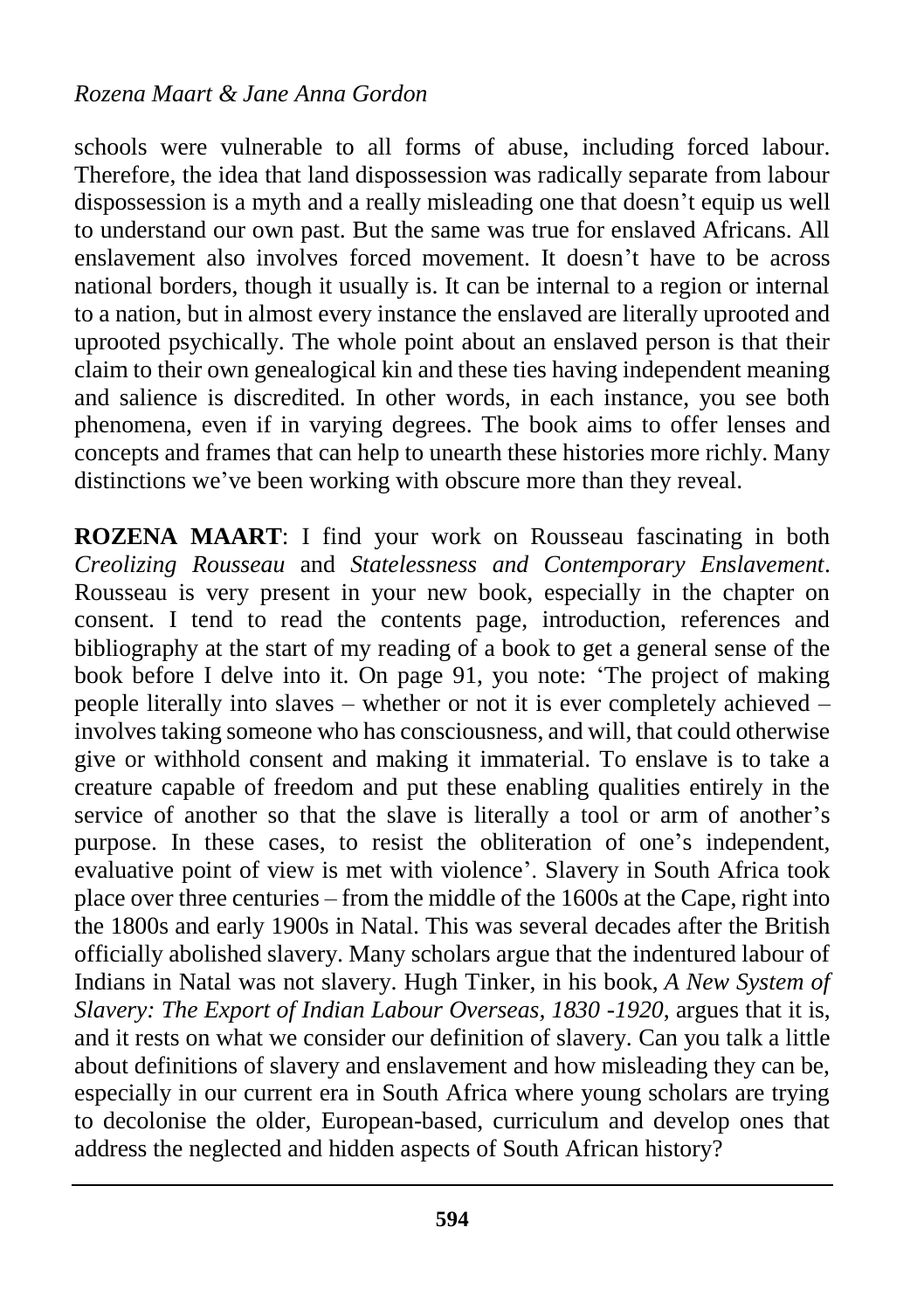**JANE ANNA GORDON:** One of the big debates in slavery studies is whether you can define slavery that crosses time and context; whether there can be a transhistorical definition of enslavement. Many historians say 'no'; if you group everything under that term, you are creating things that aren't alike as if they are substantively similar in ways that create problems. When they stress this point, they'll often talk about mistranslation or terms in Indigenous or vernacular languages that are translated as 'slave', but 'slave' is not really the equivalent. Many also emphasise that the role of the slave really did vary across societies. In some cases, you might enslave someone so that they could serve in the role of kin rather than primarily as a unit of labour. As such, many people talk seriously and very usefully about why we shouldn't seek out or use transhistorical definitions of slavery. I am on the other side of that debate. We do need to proceed carefully, but you really can. One of the reasons is expressed well in an observation made by Joel Quirk: it may be true that there were important differences among slave systems, but members of each were perfectly good at exchanging slaves. The purchasers may have been using enslaved people for different purposes, but they had no problem treating slaves with different origins as equivalents. I think that is basically right. We shouldn't flatten the differences, but there is enough substantive likeness that, with care, you can talk about slavery across time.

There is a huge difference between whether people are enslaved in imperial or non-imperial societies. One of the crucial differences is that in nonimperial situations of enslavement, there is often a much greater sense of contingency around who becomes an enslaved person. For example, if enslaved people are prisoners of war, there remained a palpable sense that, if the war had gone the other way, who were enslaved and who were enslavers could have been reversed. The greater sense of fluidity in who could become an enslaved person mattered hugely for the situation of the slave and whether they could expect an actual post-slave situation.

Another key distinction is between what I would call 'colour-seeing enslavement' and racialised enslavement. For instance, enslavement in the Arab world was colour-seeing: this was a huge and internally diverse domain. Many distinctions were made about what Nubian women should do or the purposes best suited to Mediterranean men. Colour and nation, always gendered, were understood to correspond with particular abilities and forms of value. So, these systems were definitely colour-seeing or colour-aware, but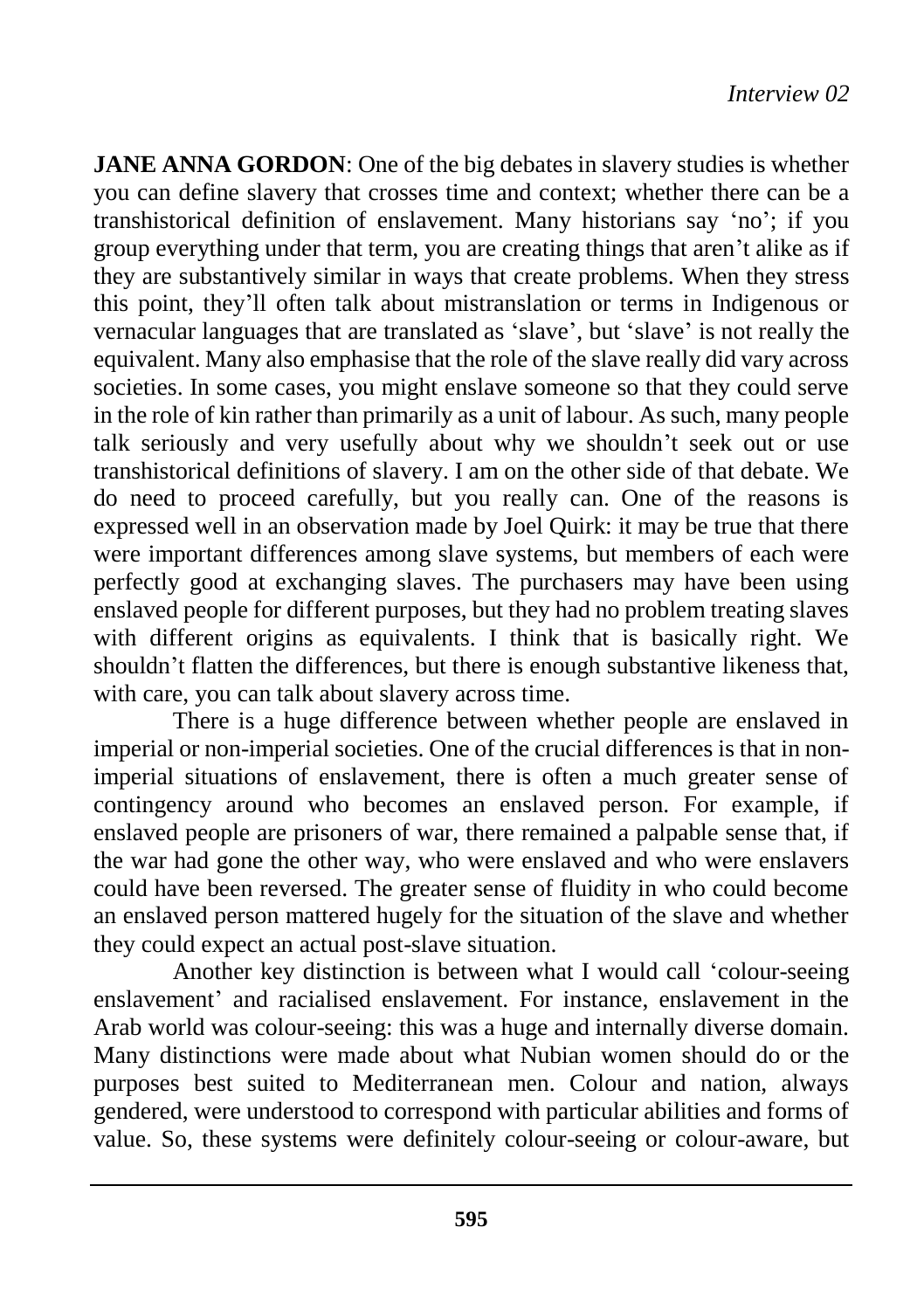they were not racialised as the trans-Atlantic slave trade would be. So, distinctions of those kinds are useful, but I think they still function coherently under the umbrella of enslavement.

What I would then say in terms of indentured labour specifically is many of the people, like Kevin Bales, who were first trying to put the issue of contemporary enslavement on the global table, did it by radically distinguishing it; by insisting on how slavery was distinct from exploited labour and different from wage slavery. Slavery was not just about exploited labour in the extreme. For the sake of making contemporary slavery appear, Bales really emphasised how enslavement was unique. That was a necessary move in the 1990s. In our moment, there are aspects of that point that remain true, but the resulting insights are only useful if we put them back in connection with other forms of exploited labour. If there is something unique about slavery, it has to illuminate those other related forms with which it shares much in common.

In the book I compare literal enslavement with wage slavery and, more relevant to your question, with the situation of guest workers. In many ways, the guest worker's situation is almost identical to the situation of the enslaved person but for the fact that guest worker programmes, at least in the U.S., hire people who volunteer to enrol in them knowing full well the exploitation that will follow. The initial point of entry is not one of kidnapping or fundamental deceit or brutal force. Likening the two is to acknowledge a basic, historical point, which was that with legal abolition in the British colonies and the U.S., everyone who had been benefitting from enslavement saw guest worker and indentured labour programmes as the next best option and often called them 'barely masked slavery'. So as far as they were concerned, what they were getting from these programs was roughly equivalent.

The point of exploring what is specific to slavery is to point out, in these other forms, what they do and don't share. Enslavement crystallises what's going on in a whole variety of other forms that are linked and related. With guest workers specifically, when I say they are so much like slaves, what I mean is that in their status in the United States, they are literally attached to their employer. They have no independent political or legal standing in relationship to the state. Their employer determines whether or not they can stay in the receiving country and on what terms. Their employer is the only voice that describes the behaviour of the person who is the guest worker. The relation is entirely unilateral, and the whole point is to secure labour for a society that doesn't have to recognise the guest worker's labour as a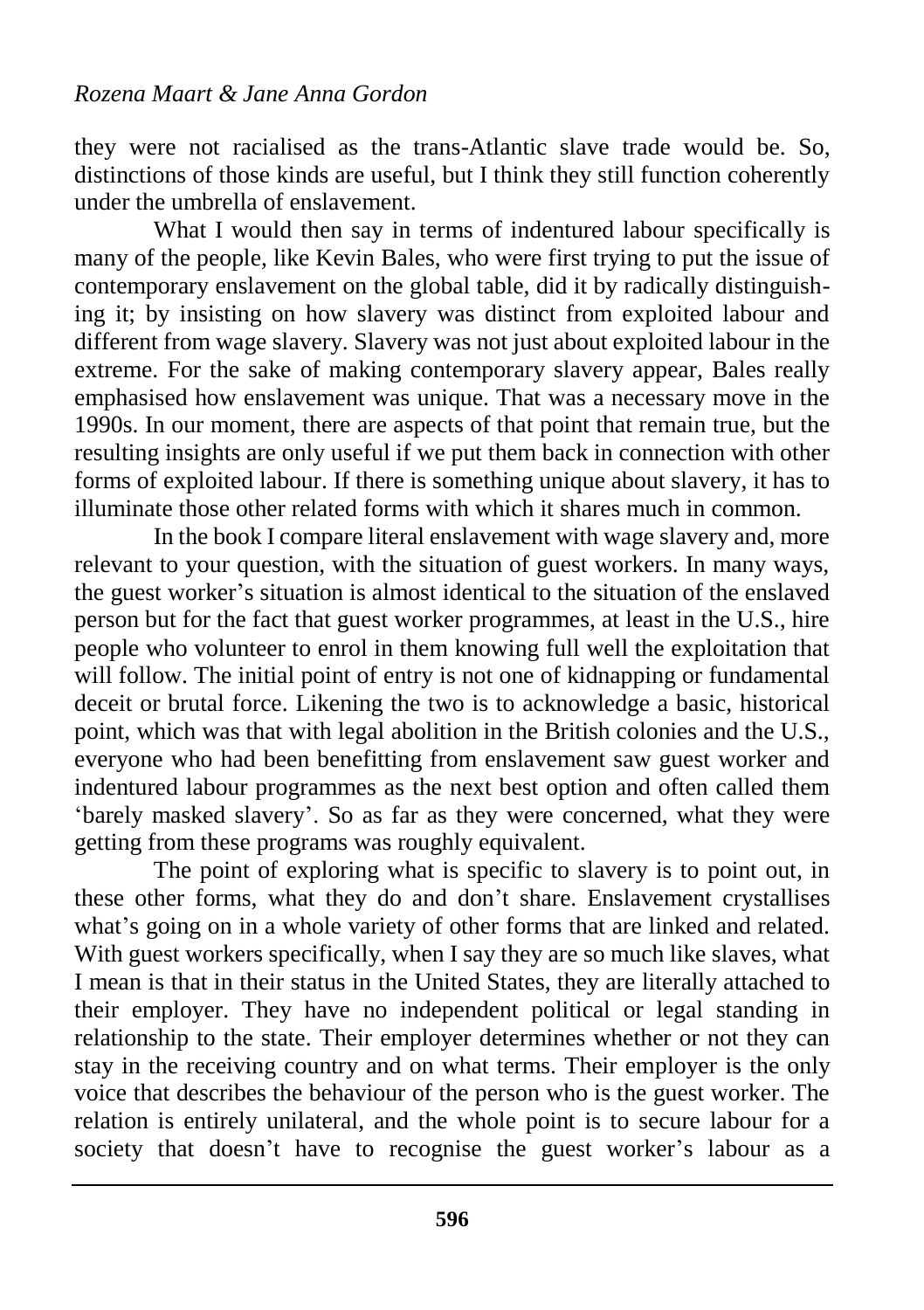contribution made *by them*. They can labour and labour and labour and feed a nation, which has no consequence for their voice, standing, or presence in the receiving nation. The programme policies require that the guest worker come into the receiving nation unattached, without kin, and spend the most vital years of their adulthood labouring. If they develop any health problems that would appear as liabilities, they are shipped home. In every political sense, the guest worker has no pathway to citizenship. In political terms, they have almost everything in common with an enslaved person. Still, for the fact that they sign a paper requesting entry and when they are deported (often for engaging in acts of protest and dissent), they often sign back up to return as opposed to being kidnapped and put in the vessel of a ship.

In many ways, I think the work of Hugh Tinker is on the money in the sense of saying: you think that trans-Atlantic slavery is distinct because it was, but we empower ourselves if we see what in it continues and how it is remade and if we use the linkages as bases for crafting new forms of solidarity.

**ROZENA MAART**: That is a wonderfully detailed reply. Let me turn to page 126 of your text. Here you note: 'While being stateless and being enslaved are extreme situations, neither predicament is radically exceptional. As Hannah Arendt warned in the aftermath of World War II and Ayten Gündogdu observed more recently, exceptionalising the condition of statelessness made the nation-state then and makes the human rights framework now appear more viable than they actually are'. Can you talk about this a little more? I am also trying to think through the decolonisation projects of various communities in South Africa, as well as the most recent mass protest in the United States starting with the death of George Floyd, which spread across the globe, and where for example in the UK and Holland, protesters focused on removing statues in the likeness of those slave traders that they felt had inflicted all forms of injustices against them and the people whose lives they ruined. Can you talk about the implications of consent on the current forms of enslavement and how we move the decolonial agenda forward?

In the UK, in many cities along the two coasts, like Liverpool, the focus for the protesting youth was to throw statues in rivers. For me, it was fascinating to see #BlackLivesMatter world-wide and current antiracism actions turn their attention to the histories of enslavement. They were not beating anyone up; they were not 'fighting' with anybody, as protestors are often portrayed. They were on a protest march, and when they encountered a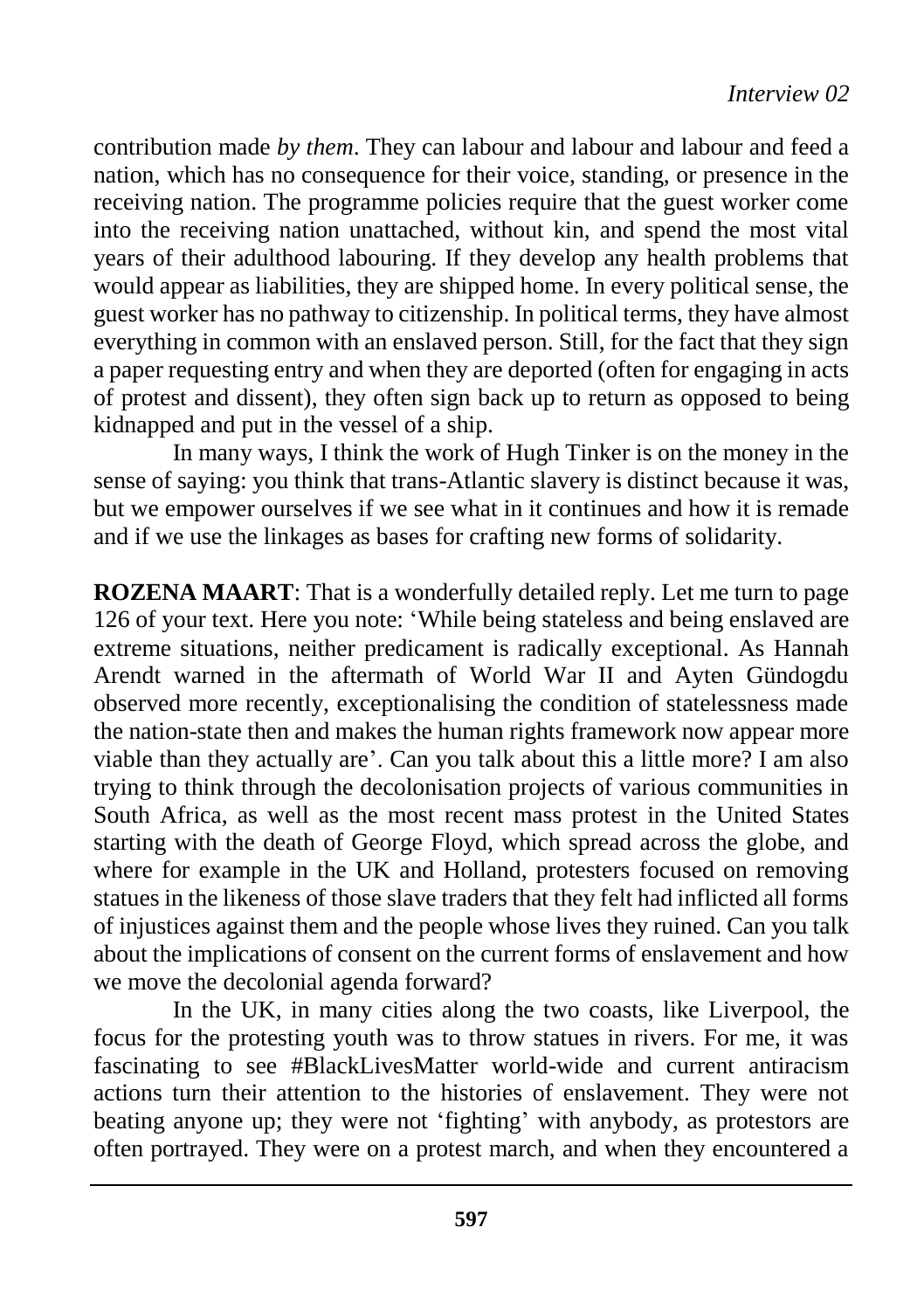statue of somebody who was involved in the slave trade, they determined, 'let's get rid of it'. In South Africa, with #KingGeorgeMustFall, at UKZN, #RhodesMustFall, which started at UCT, the students at the time felt, 'how can we be in a space and be reminded of all the things King George V had done and Cecil John Rhodes had done?' I remember chatting to some of our students, Ayanda, Phezu, Nkosinathi, and a few students from that group. King George V was the last emperor of India, and Natal (the name of this province during apartheid) was the last pillar of the British Empire. So yes, students had every reason to want to remove these statues from spaces of learning and spaces that reeked of reminders of their brutal colonisation.

I am thinking of your book concerning various decolonial projects here in South Africa, whether they are the families of the Marikana massacre (communities at Lonmin's Marikana platinum mine), or people who live in different parts of the country that have gone through different forms of dispossession. There was a march recently that was called from Johannesburg to Stellenbosch. About twenty activists hitchhiked and walked for about three weeks to this one area where there's been a new settlement that's been in the news. There's been a big movement to take back the land of people living in shantytowns and it's mainly in big cities around Johannesburg and Cape Town. So, my question was really about thinking through the George Floyd protests that spread worldwide and how young people especially sought to remove these that were a reminder of slavery.

**JANE ANNA GORDON:** As you spoke, I was thinking of the students in the reading group you mentioned and how you said they were very focused on land questions while your generation and mine focused much more on the mind. Statue-toppling, I think, for many people, merges the two. The footage with the toppling of many of those statues shows that the people doing the toppling of statues are mainly the younger generation. They are teenagers and young adults; people who are coming of age or into adulthood. What they're toppling is an ideal that they were to try to be and to prize. These are also physical markers in the public spaces that they occupy most. So, the statues are a conception of an authoritative, idealised self that functions in an omnipresent and ubiquitous way. It's *that* that they are toppling. In many ways, they are saying: 'As we come of age, we are going to have different models and ideals of who we are to be'. The way it connects really explicitly to enslavement and colonisation is that there is a tendency to say that both phenomena were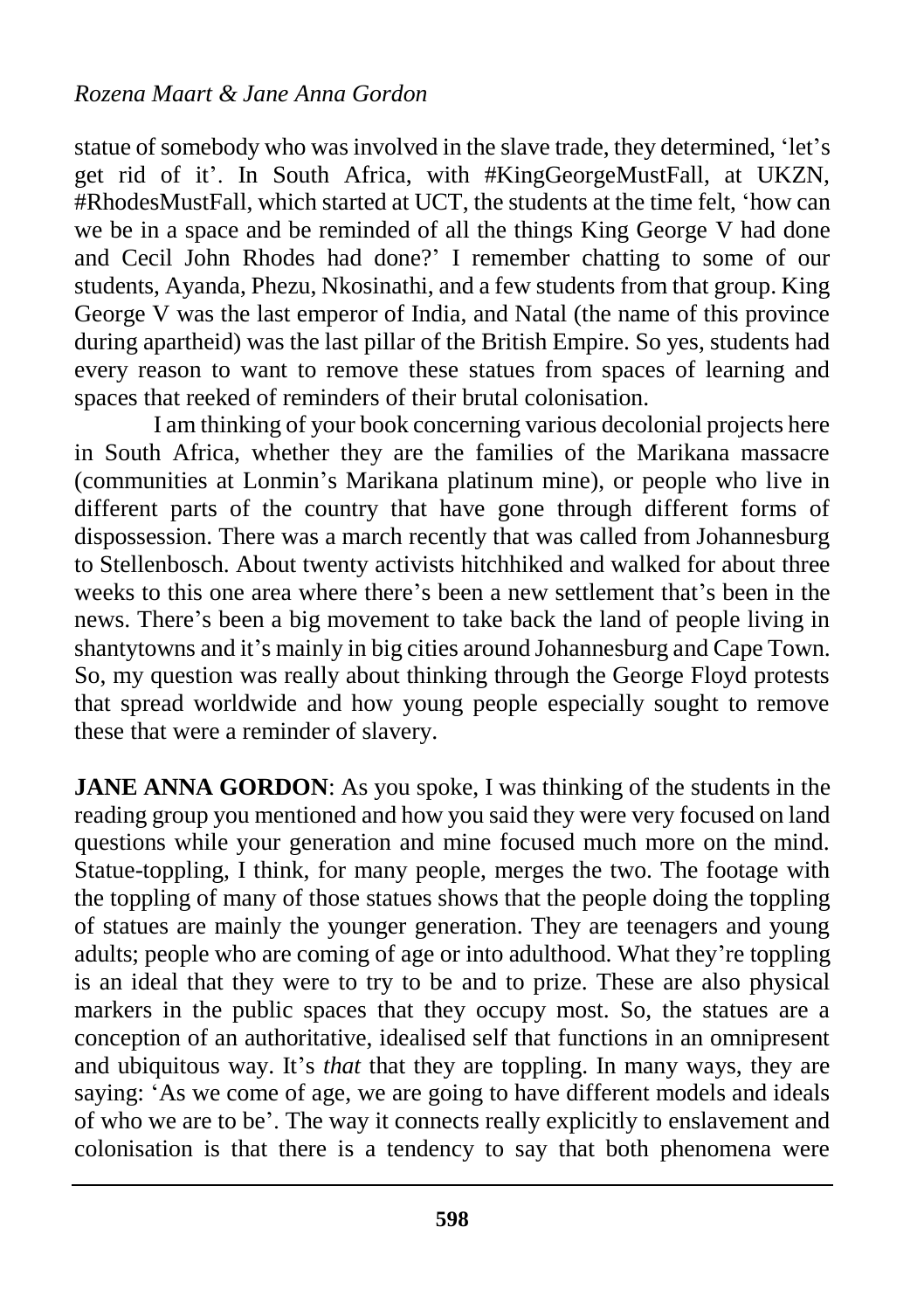*necessary evils*. Many people say, 'look at what came of them! Look at the wealth, the civilisation. Although you can sit in criticism, you might choose them again if the alternative meant not having these things'. They are saying, 'yes, we can prize this person because the horrors that they oversaw were a necessary evil that produced the bounty of this place'.

Many of the folks who are doing the toppling are absolutely rejecting that account. This is particularly powerful because many of them are people who are never allowed to slip up at all. There is no room for even the most remote slip-up – being late or not having the money for x, y, z, or misreading a gesture. There is no room to prize one thing and erase the horrific another side, which is always done with prized colonising and Euro-modern White figures. They are always allowed the way out; to only be seen for what is seen as the good they've done. And for everything else to be seen as a necessary evil.

In many ways, what many young people are saying is that you can't build a future without some mistakes and some lamentable things. But recognising this doesn't excuse it. It does mean that what is called necessary evils should, unlike colonisation and enslavement, actually be *necessary* evils. Neither of those was necessary at all. We could have had a completely different past, present, and future. But when monuments to those figures, in their likeness, tower over us, they are the point of view, the authoritative point of view, that marks and organises the terrain. There is something about their toppling which is an effort to clear the ground to claim responsibility for a different model of what should be prized and how it is that land and mind can meet.

**ROZENA MAART**: That's an interesting response. I have an aversion to statues as I find reminders of colonialism more necessary for the colonial than for the colonised. The coloniser needs the statue to mark a victory for itself and for the colonial who stays. The coloniser wants to see, with narcissistic glee, the reflection of the coloniser in the eyes of the colonised who are forced to look, to gaze, to practice the memory of defeat each time they walk by and gaze up at a statue. Statues speak to the engravement of acts of cruelty into stone with the head of the victor as the main emblem of pride for the coloniser, much like the need to have their egotistical heads placed on money. This preoccupation with statues made of stone is very much an act which not only seeks to memorialise colonisation but one that seeks affinity to a religious act such as Moses receiving the commandments, carved in stone, therefore making the statue as though an act of divinity compelled by God. To me statues of the